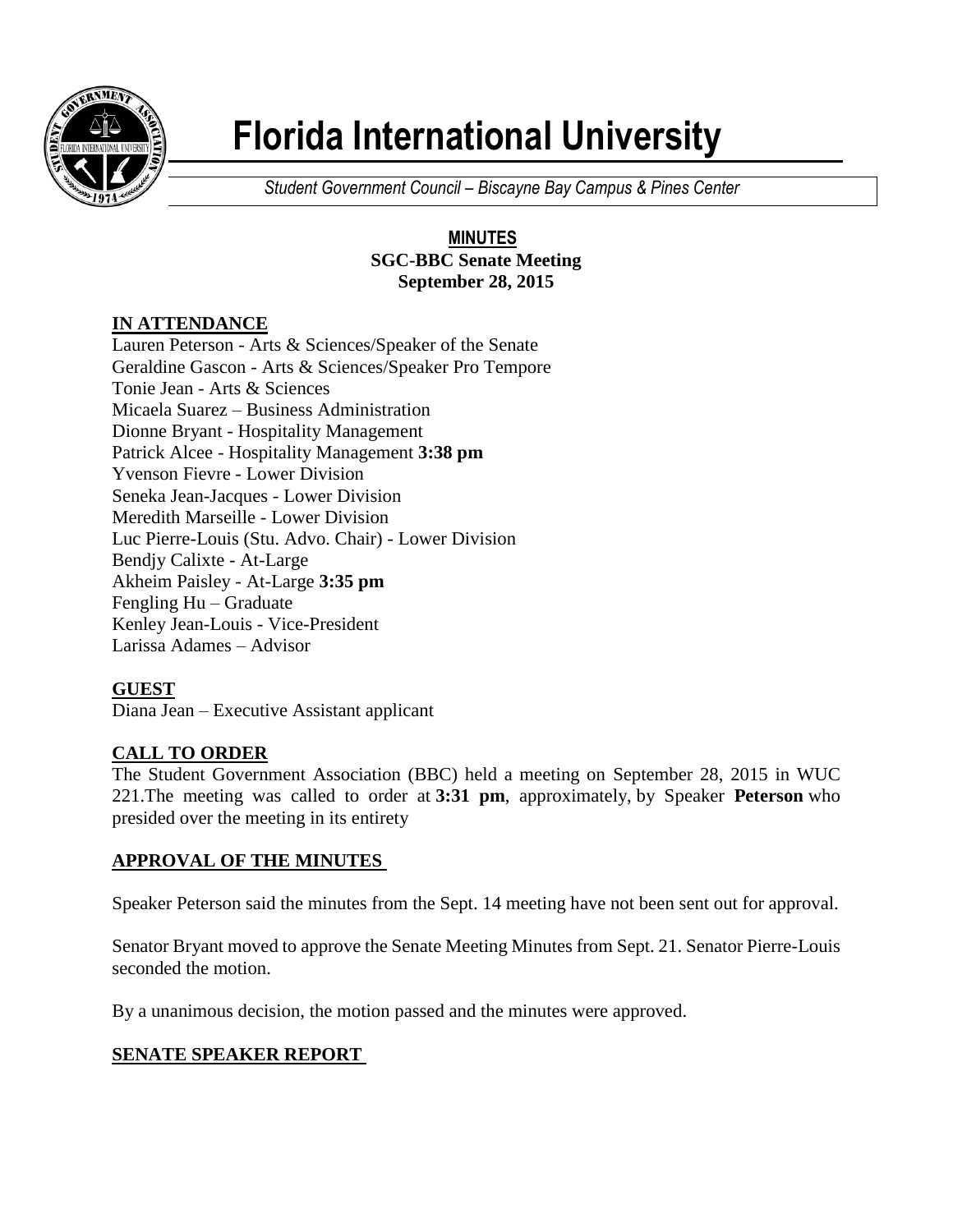- Speaker Peterson said she no longer wants senators to eat, have headphones in or have computers open during the meetings, as it looks unprofessional.
- Speaker Peterson emailed all committee chairs last week to set up a meeting on Oct. 7 from 12-2 pm. So far she has only heard back from two out of five of the chairs.

### **VICE PRESIDENT REPORT**

- Vice President Jean-Louis said the class surveys are due to President Mejia today at 5 pm.
- Speaker Peterson added that if senators don't turn in the class surveys by today, make sure to turn them in by before Wednesday's meeting.
- Vice-President Jean-Louis said SGA officially has a Wechat, which is a social media account to target the BBC Asian community.
- Vice-President Jean-Louis said he is re-structuring the street team. Therefore, he will contact individuals if he wants their involvement.
- Vice-President Jean-Louis told the senators to send their available set office hours to Marcy, so that she has an outline of when certain members will be in the office.
- Speaker Peterson said she would like an explanation from Senators Paisley and Alcee after the meeting to explain why they walked in late to this meeting.

#### **SPEAKER PRO-TEMPORE REPORT**

• Speaker-Pro Gason said that after this week, she will not be accepting senate reports or office hours from previous weeks that are turned in late. Be sure to write down your names on both.

## **FINANCE CHAIR REPORT**

- Senator Marseille said the \$200 appropriation for Linda Lara's Major Fest request was enacted by President Mejia.
- Additionally, she said she and Senator Fievre have been working on a senate bill which will make changes to the statutes. It will be presented to the senate at next week's meeting.

## **RLJ CHAIR REPORT**

• Senator Fievre said he had no report.

## **STUDENT ADVOCACY CHAIR REPORT**

- Senator Pierre-Louis that after two weeks, the food survey has received 360 responses.
- Senator Pierre-Louis said he and Senator Fievre noticed an abundance of MAST students at Major Fest last Friday, an event that SGA helped fund.

## **INTERNAL RELATIONS CHAIR REPORT**

• Senator Jean said she had no report.